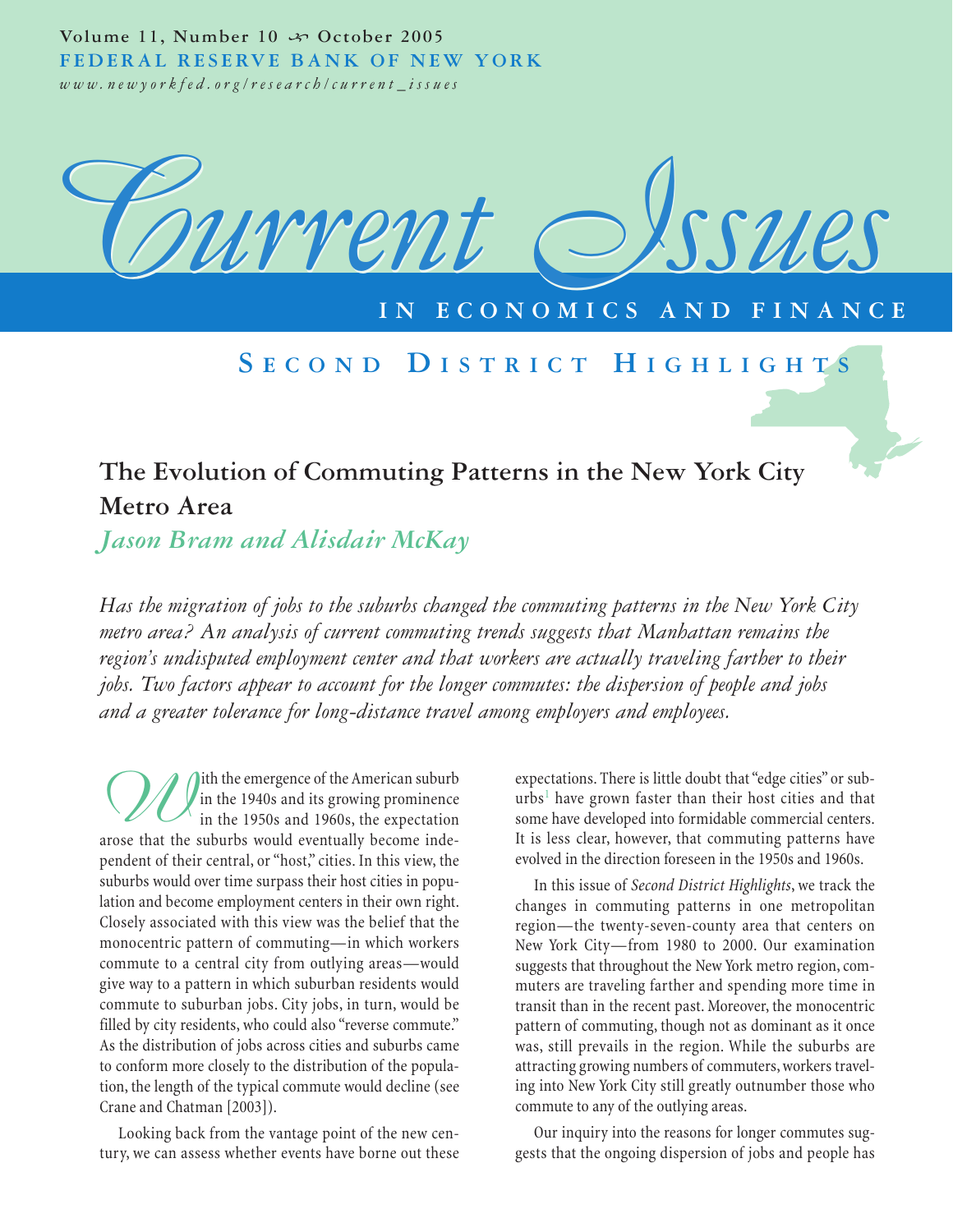played a role. Also important, however, are behavioral changes: A reduced sensitivity to distance is evident among both employers and employees—attributable, perhaps, to increased job specialization, the quest for residential amenities, and the rise of flexible work schedules.

## **Commuter Flows: Changing Patterns?**

Historically, the most prevalent form of commuting has involved workers traveling from their homes in the suburbs to their jobs in a single central city. In the New York metro region, this monocentric pattern has translated into a flow of people from New York City's outer boroughs and the suburbs of New York State, New Jersey, and Connecticut into Manhattan. The commuting trends reflect the economic relationships within the region: Manhattan has been the engine of growth for the entire metro area, claiming the highest concentration of jobs and most of the best-paying jobs in the region. The economies of the outer boroughs and suburbs, by contrast, have largely benefited from spin-off effects.

To assess the extent to which the growth of the region's outlying areas in recent decades has altered the historical commuting pattern, we examine the U.S. Census Bureau's County-to-County Worker Flow Files. For each county in the United States, this data set captures the number of workers commuting to every county at the time of the decennial census.<sup>2</sup> For our analysis, we track the changes in commuter flows across the twenty-seven counties of the metro region between the census years of 1980 and 2000.<sup>3</sup>

While the Worker Flow Files reveal that a majority of the region's jobs are filled by same-county residents, our focus is on those jobs that attract workers from other counties. Significantly, the data show an increasing dispersion of such jobs across the metro area counties (see table). The number of workers commuting to Hunterdon, Sussex, Monmouth, Somerset, and Morris counties in New Jersey and to Putnam and Orange counties in New York State rose more than 100 percent between 1980 and 2000. By contrast, the number of workers commuting into Manhattan—New York County rose less than 5 percent over the same period.

However, despite the gains made by other metro area counties, the monocentric pattern of commuting remains the norm in the region.As the table shows, the absolute number of commuters into Manhattan has continued to eclipse the numbers traveling into the metro region's other counties. Nassau County drew 195,000 commuters in 2000, more than any other county outside New York City, but this number falls far short of the nearly 1.5 million workers who commuted to Manhattan in that year.

Further evidence of Manhattan's continued dominance as an employment center is found in the high percentage of residents from key suburban areas who commute to Manhattan (Figure 1). In 2000, as many as 22 percent of working residents of Long Island, 19 percent of those in the lower Hudson Valley, and 11 percent of those in nearby northern New Jersey worked in Manhattan. These proportions changed only modestly from 1980.

Even if we broaden our concept of the central city to include all five of the boroughs that make up New York City the Bronx, Brooklyn, Queens, and Staten Island as well as Manhattan—we find that the monocentric pattern prevails. Between 1980 and 2000, the number of people commuting into New York City increased from  $655,000$  to  $775,000$ ,<sup>4</sup> while the number of people "reverse commuting" out of the city grew from 171,000 to 242,000. Although the reverse commuters showed a much larger percentage increase—

#### **Inbound Commuters by County**

Thousands of Workers Commuting into Each County

|                     | 1980  | 2000  | Percentage Change |
|---------------------|-------|-------|-------------------|
| Manhattan, N.Y.     | 1,395 | 1,459 | 4.6               |
| Brooklyn, N.Y.      | 192   | 236   | 22.7              |
| Queens, N.Y.        | 178   | 229   | 28.8              |
| Nassau, N.Y.        | 150   | 195   | 30.2              |
| Bergen, N.J.        | 132   | 188   | 43.0              |
| Essex, N.J.         | 151   | 179   | 18.5              |
| Middlesex, N.J.     | 96    | 168   | 75.4              |
| Morris, N.J.        | 65    | 138   | 114.0             |
| Westchester, N.Y.   | 88    | 134   | 51.7              |
| Union, N.J.         | 111   | 116   | 4.0               |
| Hudson, N.J.        | 80    | 113   | 40.8              |
| Bronx, N.Y.         | 93    | 112   | 20.1              |
| Fairfield, Conn.    | 61    | 109   | 77.3              |
| Somerset, N.J.      | 43    | 96    | 125.4             |
| Passaic, N.J.       | 65    | 77    | 19.3              |
| New Haven, Conn.    | 41    | 72    | 77.7              |
| Suffolk, N.Y.       | 44    | 71    | 62.3              |
| Monmouth, N.J.      | 29    | 67    | 126.5             |
| Staten Island, N.Y. | 18    | 34    | 88.0              |
| Rockland, N.Y.      | 15    | 29    | 88.0              |
| Orange, N.Y.        | 14    | 28    | 103.8             |
| Dutchess, N.Y.      | 15    | 25    | 64.4              |
| Hunterdon, N.J.     | 9     | 24    | 160.3             |
| Litchfield, Conn.   | 11    | 19    | 72.2              |
| Warren, N.J.        | 10    | 16    | 69.0              |
| Sussex, N.J.        | 4     | 10    | 143.9             |
| Putnam, N.Y.        | 4     | 10    | 130.7             |

Source: U.S. Bureau of the Census, County-to-County Worker Flow Files.

Note: The table uses the borough names *Manhattan, Brooklyn*, and *Staten Island* in place of the less familiar county names—*New York, Kings*, and *Richmond*, respectively.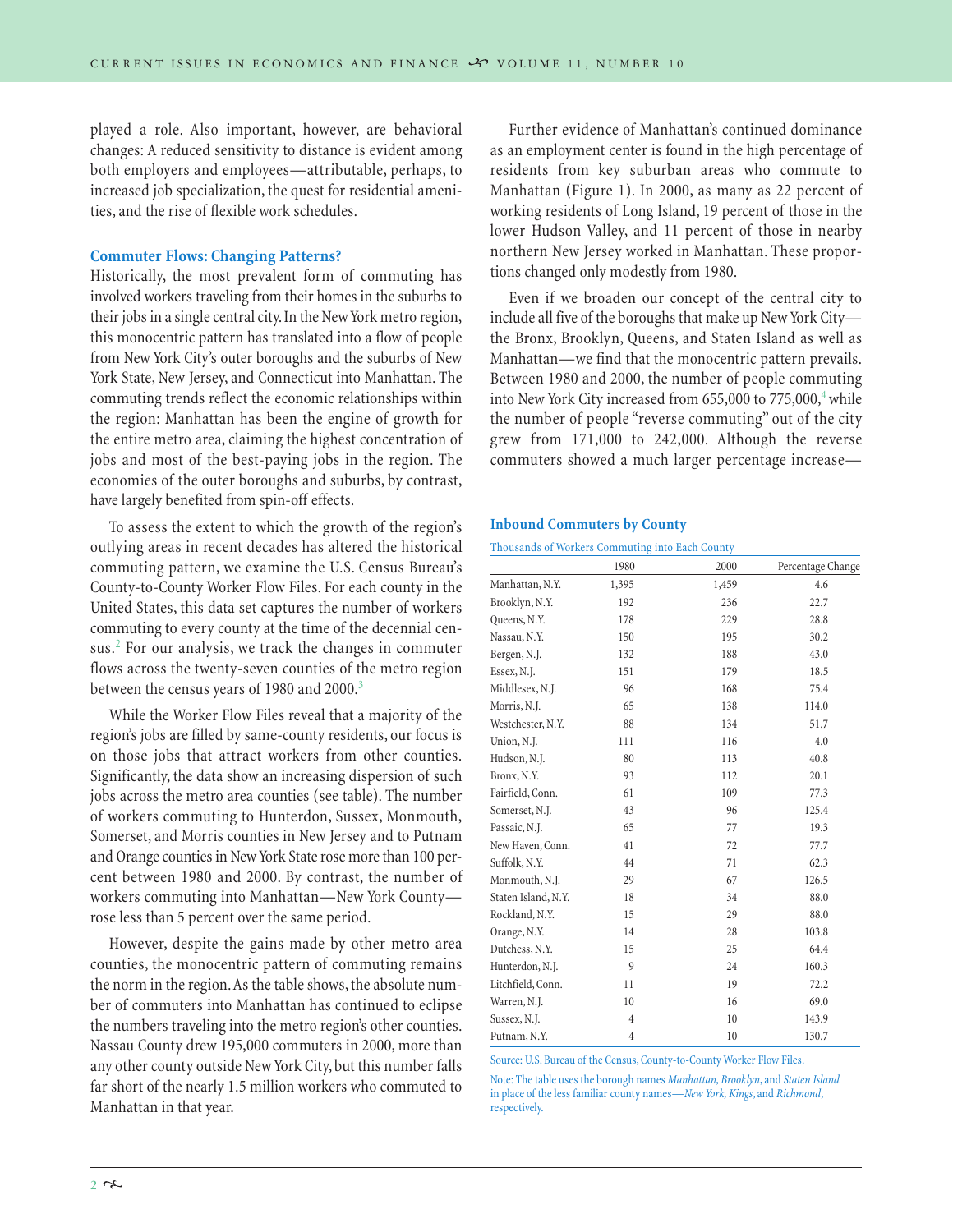#### Figure 1



Commuters to New York City as a Percentage of Working Residents: 1980–2000

#### Source: U.S. Bureau of the Census, County-to-County Worker Flow Files.

42 percent compared with 18 percent—the inbound commuters outnumbered them three to one.

#### **Longer Commutes**

Although jobs in the New York metro area have clearly become more dispersed, the prediction that suburbs would soon rival their central city as employment centers has not proved true in this region. Similarly, events in the metro area have not borne out the prediction that commutes would become shorter as more workers found jobs in the suburbs.

Drawing again on the County-to-County Worker Flow Files, we find that people appear to be commuting longer distances. Between 1980 and 2000, the proportion of jobs filled by residents of the same county declined in every county except Manhattan (Figure 2). And between 1990 and 2000, the proportion declined in all twenty-seven counties. Moreover, all of the net increase in intercounty commuting has been to nonadjacent, as opposed to neighboring, counties.While a relatively modest proportion of metro area commuters travel more than one county away, that proportion has been rising steadily, particularly in the 1990s (Figure 3). Only in Suffolk County did the proportion decline. Together, these findings suggest that the average commute to work has grown longer over the past two decades.

In addition, Census Bureau data indicate that the duration of the average commute has lengthened to roughly the same degree as the distance covered. Mean travel time to work shows a substantial rise throughout the metro area even in Suffolk, where a declining share of commuters works

outside the county. Our finding on the increased time spent in transit contrasts with recent research at the national level, which concludes that commutes tend to be faster than in the past. Glaeser, Kolko, and Saiz (2000) argue that the migration of jobs to outlying areas, where congestion is much lighter than in the cities, has reduced the ratio of commuting time to distance.

#### **Exploring the Reasons for Longer Commutes**

If jobs in the metro area are more dispersed now—as the growing number of commuters to outlying counties would suggest—why have commutes become longer? Early commentators on the suburbs predicted that workers would be traveling shorter distances once jobs moved out from the cities to the suburbs. More recently, Crane and Chatman (2003), in a comprehensive study of commuting patterns across U.S. metropolitan areas in 1985-97, provide support for this view with their finding that job decentralization tends to *shorten* the average journey to work, holding everything else constant.<sup>5</sup>

One way to understand the longer commutes in the New York City metro area is to consider that job decentralization may cause, or at least make possible, a further dispersion of

#### Figure 2

Change in Proportion of Jobs Filled by Same-County Residents: 1980 to 2000



Source: U.S. Bureau of the Census, County-to-County Worker Flow Files.

Note: Warren County, New Jersey, which is included in our analysis, is technically not part of the New York City Combined Metropolitan Statistical Area and is not included on this map. The percentage of Warren County's jobs filled by county residents has decreased by 13 percentage points.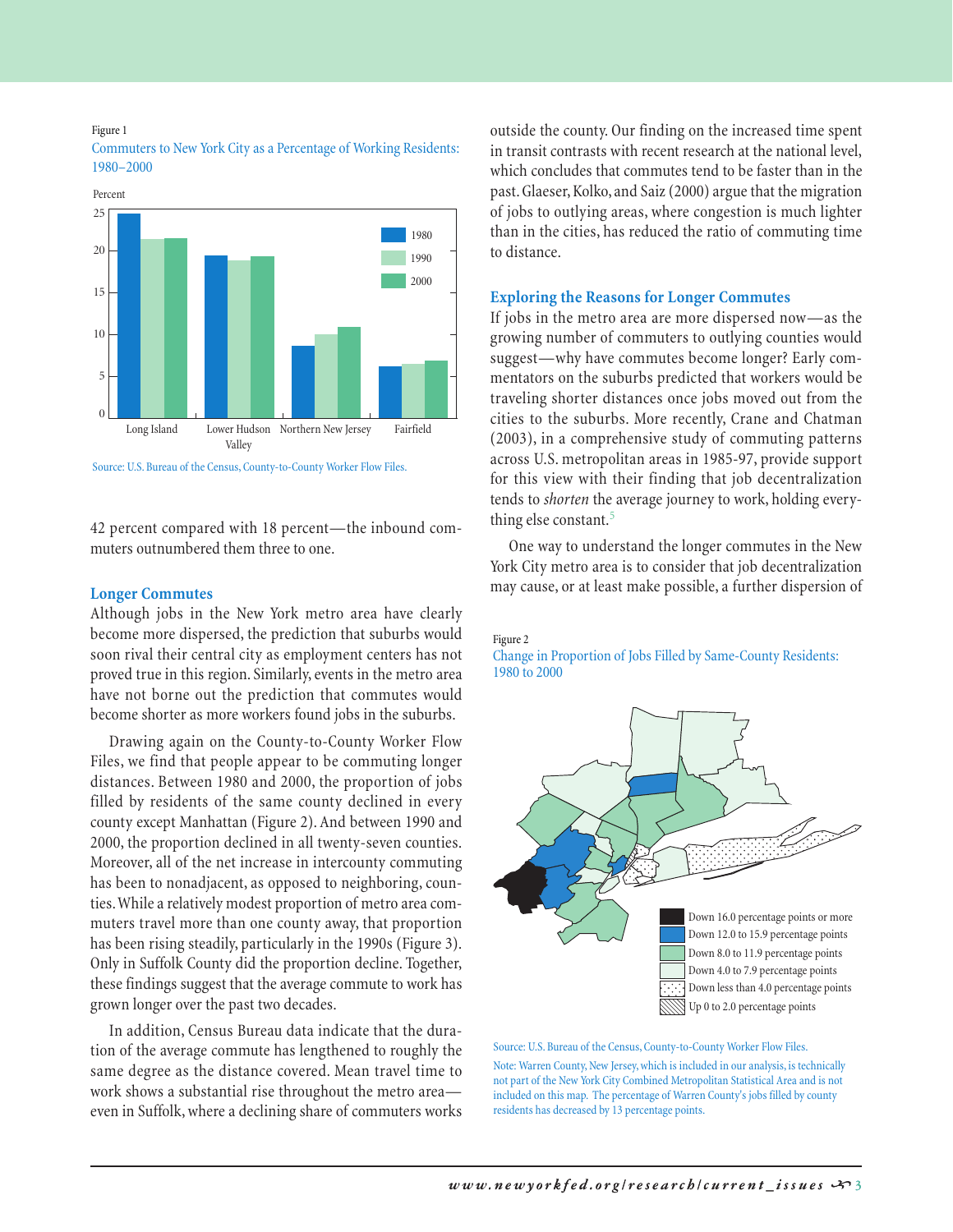Figure 3

Change in Proportion of Residents Commuting beyond Adjacent Counties: 1990 to 2000



Source: U.S. Bureau of the Census, County-to-County Worker Flow Files.

Note: Warren County, New Jersey, which is included in our analysis, is technically not part of the New York City Combined Metropolitan Statistical Area and is not included on this map. The percentage of Warren County's working residents commuting beyond adjacent counties increased by 2.9 percentage points.

the population. That is, as jobs migrate to the suburbs, people may be induced to move farther out, to homes in more distant suburbs or even to areas once considered rural. Such an interaction between the migration of jobs and people could contribute to the longer commutes observed in the data.

A second possible reason for the longer commutes is a change in behavior—a reduced sensitivity to, or increased tolerance for, distance. Workers may simply be more willing to travel far to their jobs, just as employers may be readier to pay a premium to attract workers who live at a distance.

To assess the contribution that these two factors may have made to longer commutes, we use a gravity model—a tool used by economists and geographers to assess the relationship between distance and flows of goods, services, or people (see box). Our model expresses the number of commuters from one county to another as a function of the number of workers in the home county, the number of jobs in the destination county, and the distance between the two counties. By observing how this relationship has changed over time, we can break down the change in commuting patterns into two sources: changes in the geographic distribution of workers and jobs and changes in commuter behavior—that is, changes in the sensitivity of commuting to long distances.

#### **Gravity Model of Commuting**

The gravity model of commuting presents a more formal, quantitative way to explain the relationship among the number of commuters from one county to another, the population of workers in each county, and the distance between the two counties.<sup>a</sup>

In this model, we show that *C*, the number of commuters from one county  $i$  to another  $j$ , is positively related to  $P_p$  the population of workers residing in county *i*, and  $E_j$ , the number of employees in county *j*, but negatively related to  $D_{ij}$ , the distance between the two counties. By using a simple log-linear regression of these variables, we can quantify the relationship among the variables. In addition, by pooling data from the 1980, 1990, and 2000 censuses, we establish a framework for quantifying changes in the effect (elasticity) of distance on commuting.

The following equations show the estimated coefficients for population, employment, and distance for 1980 and 2000. Year dummy variables are interacted with distance only, to estimate changes in the dampening effect of distance on commuting between 1980 and 2000:

1980: 
$$
C_{ij}
$$
=0.1611  $\frac{P_i^{0.4699}E_j^{1.0897}}{D_{ij}^{3.2511}}$  2000:  $C_{ij}$ = 0.1611  $\frac{P_i^{0.4699}E_j^{1.0897}}{D_{ij}^{3.093}}$ ,

where  $C_{ij}$  is the number of people commuting from county  $i$  to county  $j$ ,  $P_i$  is the total number of working residents in county  $i$ ,  $E_j$  is the total number of people working in county *j*, and  $D_{ij}$  is the distance between the two counties. Only the coefficient (power) on distance is allowed to vary across years—the lower the coefficient, the less of a dampening effect distance has on commuting.

a Because of the difficulty of estimating the distance covered in samecounty commutes, we exclude them from our gravity model. As a very rough measure of the distance between two counties *i* and *j*, we use the distance between the geographic center of county *i* and the geographic center of county *j* from the ArcView mapping software produced by ESRI (the Environmental Systems Research Institute). Note that the distance measure is "as the crow flies" and does not take into account natural obstacles such as bodies of water. This problem is most pronounced in the case of Nassau and Suffolk counties, the two counties on Long Island. To improve the distance measure for the Long Island counties, we recalculated the distances between Suffolk and Nassau counties, on the one hand, and all other counties, on the other, by assuming that the commuter would have to travel through Queens to reach his or her destination.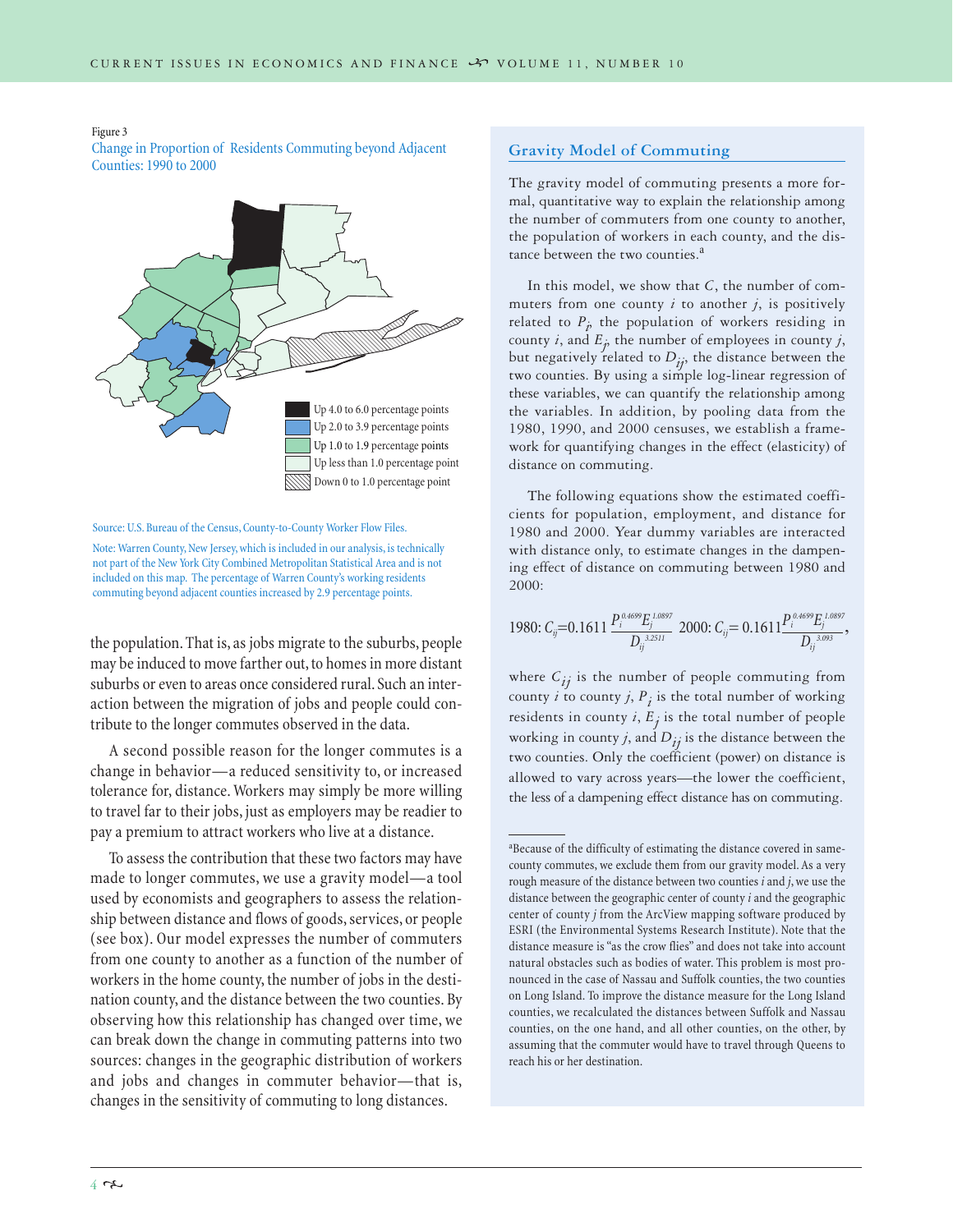To isolate the effect of commuter behavior on the length of commutes, we can use the model to predict how commuting patterns would have changed from 1980 to 2000 if population and employment in all twenty-seven counties of the metro area had remained unchanged. Holding these two factors constant, the model estimates that the number of 10-mile commutes would have increased by 44 percent, the number of 50-mile commutes by 87 percent, and the number of 100-mile commutes by 109 percent.

Alternatively, we can hold sensitivity to distance constant and estimate how much of the change in commuting patterns was driven by shifts in the geographic distribution of people and jobs. Using this approach, we can compare the number of workers predicted to commute from one county to another in 2000 with the actual number and repeat this exercise for every pair of counties in the region. The overall increase in commuting distance can be summarized by observing the change in the proportion of (1) *all* workers commuting to a different county, and (2) a subset of this group consisting of workers who commute beyond adjacent counties—that is, commuters who cover particularly long distances. By tallying up and then comparing the actual and predicted commuting counts across the whole metro area, we can attribute the overall increase in these respective proportions to shifts in people and jobs and/or a diminished sensitivity to distance.

We find that the increase in the proportion of all metro area workers commuting to a different county—from 38 percent in 1980 to 41 percent in 2000—stems almost entirely from shifts in people and jobs. However, most of the rise in the proportion of commuters traveling beyond adjacent counties—from 10 percent in 1980 to more than 12 percent in 2000—can be attributed to reduced sensitivity to distance. Thus, both the dispersion of workers and jobs and a greater tolerance for distance appear to have contributed to the trend toward longer commutes.

To understand how the model works in a particular instance, consider the increase in the number of workers making the roughly 50-mile commute from Westchester County, New York, to Morris County, New Jersey. Between 1980 and 2000, this number grew from 170 to 362, an increase of 113 percent. Our model indicated that the diminishing sensitivity of commuting to long distances would be expected to raise the number of 50-mile commutes by 87 percent. Accordingly, in this case, the change in commuter behavior would explain about three-quarters of the overall increase in the number of commuters. The rest of the increase can be attributed to overall growth in population and employment in the respective counties.

## **Why Distance May Now Matter Less**

While our econometric analysis suggests that a change in behavior has contributed significantly to the metro area's longer commutes, it does not explain *why* commuters' behavior has changed—that is, why distance has had less of a dampening effect on commuting over time. There are a number of potential explanations for this reduced sensitivity to long commuting distances. First, the growing specialization in jobs may make it increasingly difficult to match workers with these jobs. Thus, employers may now need to look further afield geographically to find the right person for a particular job and, conversely, workers may need to look further afield to find a good job fit for their skills and interests. This effect would be compounded in a dual-earner household where the workers may have to take jobs far from one another.

Second, increased specialization in residential amenities may prompt someone working in a given location to look for a home in a more distant area. For example, a family seeking bucolic surroundings or a top-rated school may choose a very different community than a family looking for brisk nightlife or low property taxes.

Third, declining transportation costs (relative to earnings) would clearly tend to reduce the constraining effect of distance on commuting.<sup>6</sup> From 1980 to 2000, nominal per capita personal income more than tripled, while the transportation component of the metropolitan area consumer price index increased 94 percent. Relatively lower commuting costs would have the greatest impact on commuters with more modest incomes because, for this group, transportation can claim a larger share of the household budget.

Finally, although rising income clearly increases the cost of long commutes, the rise of flexible work schedules, as well as advances in telecommunications and information technology, may enable workers to put in fewer days at the office. A 20 percent increase in the average commuting time may be more palatable if one typically commutes only three or four days a week. Moreover, technological advances have enabled at least some commuters—particularly those in the information industries—to work more productively in transit, making the commute less of a time burden.

Other often cited explanations for the change in commuter behavior seem less plausible. Some observers have suggested that improvements in transportation links have made possible faster commutes over a given distance; however, as noted earlier, average commute times have increased across the board to roughly the same extent that distances have increased. Other analysts have argued that rising housing costs have forced people to commute longer distances. While this may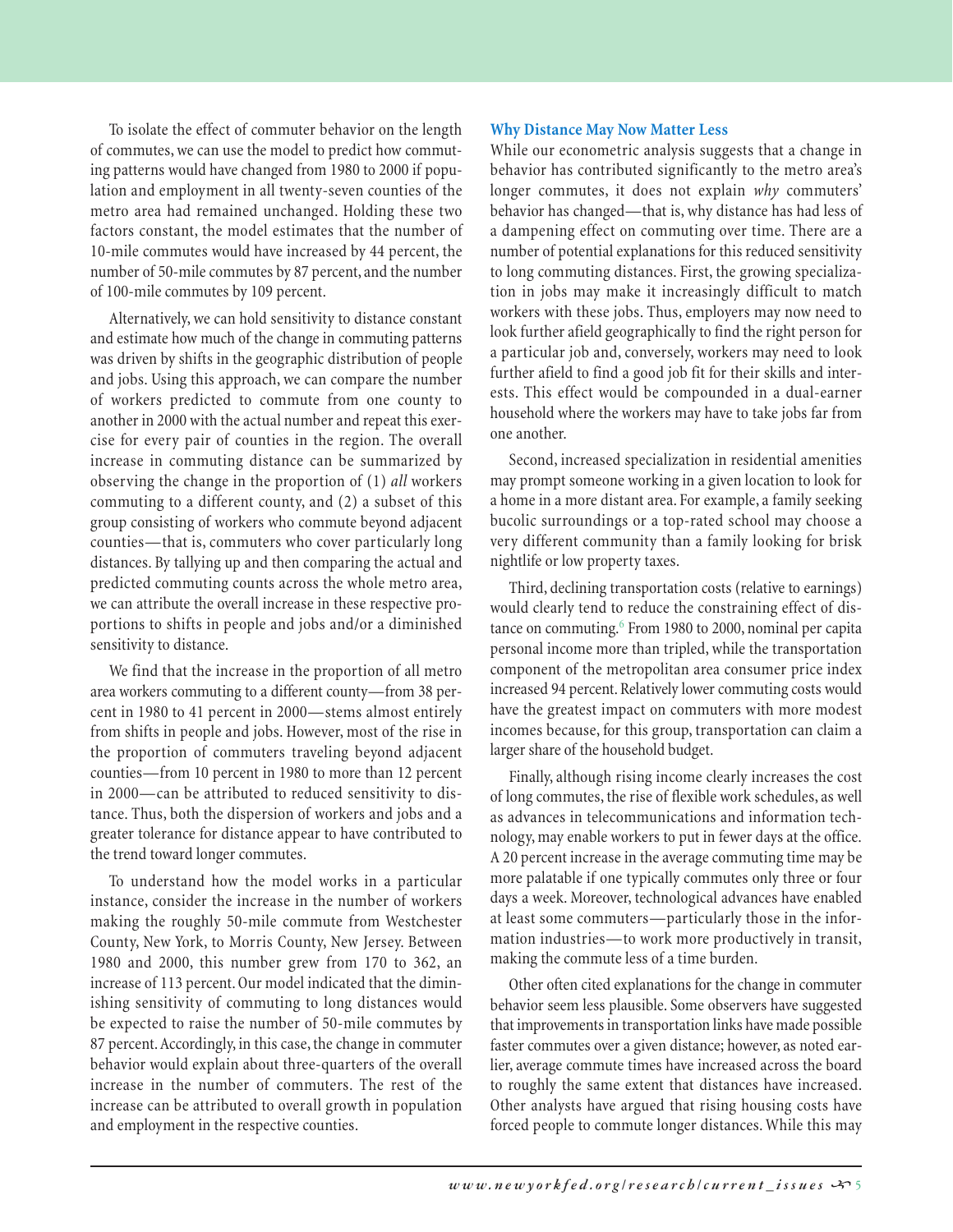well be the case for certain types of workers in some areas, the argument does not appear to apply broadly to workers in the New York metro area, since census data show that, of people working in a given county in this area, the *higher* wage earners tend to have longer commutes.<sup>7</sup>

## **Regional Interdependence**

Regardless of its causes, the fact that workers are commuting farther from their primary residence implies strengthening economic linkages across counties, communities, and even states in the metropolitan region. $8$  More specifically, the increased worker flows, both in and out of New York City (particularly Manhattan), are a sign that the suburbs and inner city have grown increasingly interdependent in recent decades.<sup>9</sup>

Recent research suggests that a metropolitan area's economic performance is significantly affected by the performance and functionality of its central city. This theory is based on the finding that the primary economic linkage between central business districts and their suburbs is in the form of trade—city firms providing services to suburban residents and businesses and vice versa (see Haughwout and Inman [2002]). Like Voith (1993), we find a different channel—the commuting linkages between the central city and its outlying areas—and, on the strength of the evidence from the census data, argue that this channel is growing in importance.

### **Conclusion**

The Census Bureau's rich worker flow data set offers tremendous potential for comprehensive research on changes in commuting patterns.<sup>10</sup> Drawing on county-to-county commutation data, we have been able to sketch a rough picture of recent trends in the New York metro area. We find that although the outlying counties are attracting growing numbers of commuters, Manhattan remains the region's unambiguous employment center. Moreover, despite the migration of jobs to the suburbs, both the time and the distance of the average commute have lengthened noticeably since 1980. Using a gravity model to investigate the relationship between worker flows and distance, we determine that the dispersion of both people and jobs has played a role in the metro area's longer commutes. Also important, however, has been a change in the behavior of employers and employees: Distance now appears to be less of a deterrent in the matching of people and jobs.

### **Notes**

1. In this article, we use the term "suburbs" to encompass the entire metropolitan area outside the *primary* central city (New York City); this term includes a number of secondary (and fairly large) urban centers, such as Newark, New Jersey; Morristown, New Jersey; Stamford, Connecticut; Yonkers, New York; and Poughkeepsie, New York.

2. For some states, such as Connecticut, the worker flow data are provided at the level of the town or village. We aggregated the Connecticut numbers into county-level aggregates for the sake of consistency with the New York and New Jersey data.

3. Data from the 1970 census presented comparability problems and were not used.

4. The number of people commuting into New York City is smaller than the number commuting into Manhattan because many of the commuters into Manhattan reside in the outer boroughs.

5. The authors acknowledge that commutes "seem to be slowly lengthening" but argue that "the average commute would be longer still if jobs were not suburbanizing." Their analysis is not based on the decennial census but rather on panel data from the American Housing Survey that cover selected years from 1985 to 1997.

6. This effect is, of course, separate from the marginal cost of commuting *time*, which would tend to rise with earnings.

7. Detailed information on wage earnings (by major industry) for commuters between specified counties can be found at <http://www.bea.doc.gov/bea/ regional/reis/jtw/default.cfm>.

8. The same trend appears to be taking place nationally, although we have focused our analysis on the New York City metro region exclusively.

9. In line with these trends, the Census Bureau has recently redefined the New York metropolitan area such that the broader consolidated metropolitan region now reaches farther into Connecticut and the lower Hudson Valley.

10. The 2000 census includes more detailed commuting data by community, which would be particularly useful in identifying worker travel patterns in smaller metropolitan areas where both the central city and many of the suburbs are in the same county. Unfortunately, the lack of detailed communitylevel data for earlier census years would make an examination of changes in commuting patterns difficult.

#### **References**

- Crane, Randall, and Daniel G. Chatman.2003."Traffic and Sprawl: Evidence from U.S. Commuting, 1985 to 1997."*Planning and Markets* 6, no. 1 (September).
- Glaeser, Edward M., Jed Kolko, and Albert Saiz. 2000."Consumer City." Harvard Institute of Economic Research Discussion Paper no. 1901, June.
- Haughwout, Andrew, and Robert Inman. 2002. "Should Suburbs Help Their Inner City?"*Brookings-Wharton Papers on Urban Affairs*, April: 45-94.
- Voith, Richard. 1993."Changing Capitalization of CBD-Oriented Transportation Systems: Evidence from Philadelphia, 1970-1988." *Journal of Urban Economics* 33, no. 3 (May): 361-76.